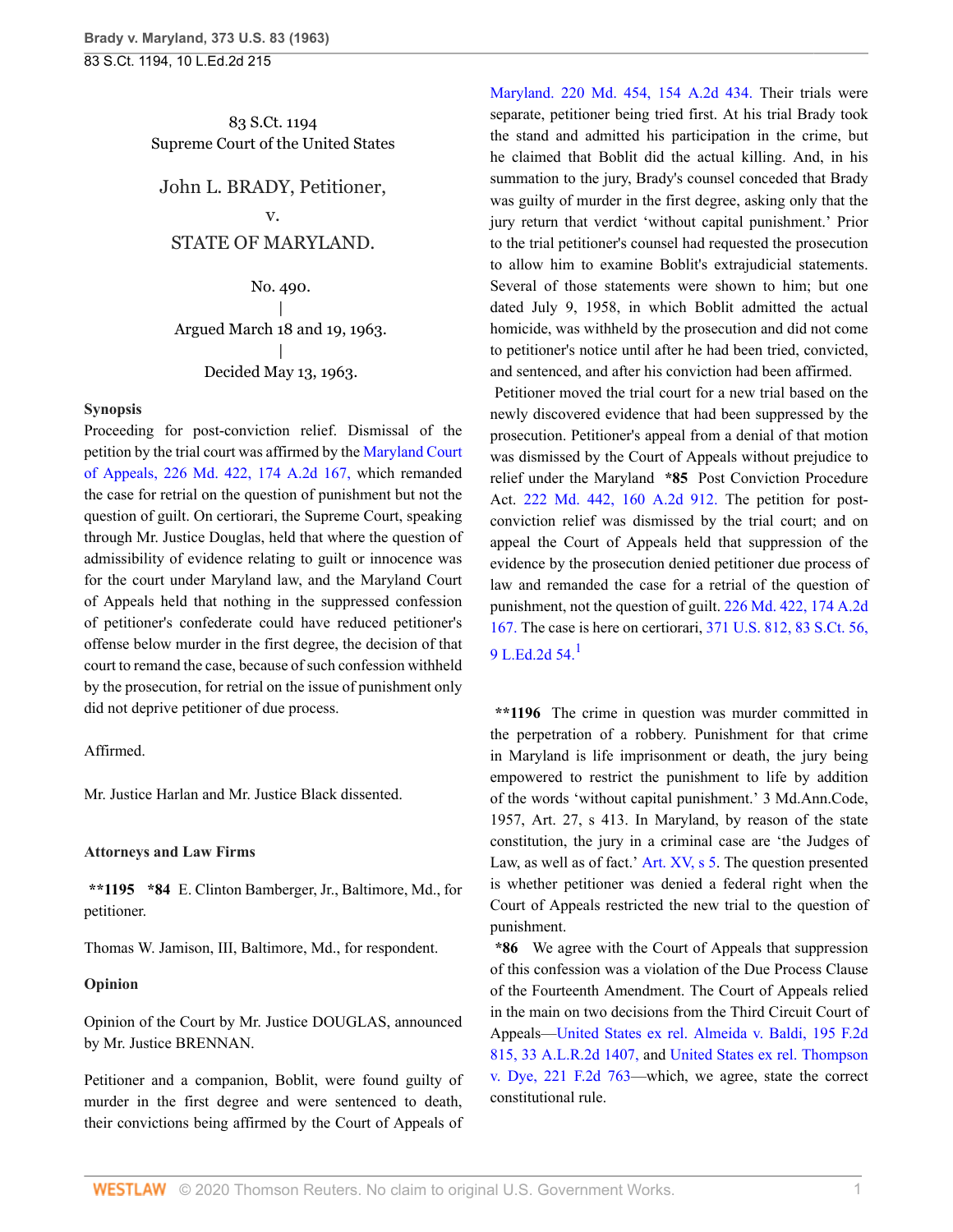This ruling is an extension of [Mooney v. Holohan, 294 U.S.](http://www.westlaw.com/Link/Document/FullText?findType=Y&serNum=1935124068&pubNum=708&originatingDoc=I236bf5969c1e11d9bdd1cfdd544ca3a4&refType=RP&fi=co_pp_sp_708_342&originationContext=document&vr=3.0&rs=cblt1.0&transitionType=DocumentItem&contextData=(sc.Default)#co_pp_sp_708_342) [103, 112, 55 S.Ct. 340, 342, 79 L.Ed. 791,](http://www.westlaw.com/Link/Document/FullText?findType=Y&serNum=1935124068&pubNum=708&originatingDoc=I236bf5969c1e11d9bdd1cfdd544ca3a4&refType=RP&fi=co_pp_sp_708_342&originationContext=document&vr=3.0&rs=cblt1.0&transitionType=DocumentItem&contextData=(sc.Default)#co_pp_sp_708_342) where the Court ruled on what nondisclosure by a prosecutor violates due process:

'It is a requirement that cannot be deemed to be satisfied by mere notice and hearing if a state has contrived a conviction through the pretense of a trial which in truth is but used as a means of depriving a defendant of liberty through a deliberate deception of court and jury by the presentation of testimony known to be perjured. Such a contrivance by a state to procure the conviction and imprisonment of a defendant is as inconsistent with the rudimentary demands of justice as is the obtaining of a like result by intimidation.'

# In [Pyle v. Kansas, 317 U.S. 213, 215—216, 63 S.Ct. 177, 178,](http://www.westlaw.com/Link/Document/FullText?findType=Y&serNum=1942122726&pubNum=708&originatingDoc=I236bf5969c1e11d9bdd1cfdd544ca3a4&refType=RP&fi=co_pp_sp_708_178&originationContext=document&vr=3.0&rs=cblt1.0&transitionType=DocumentItem&contextData=(sc.Default)#co_pp_sp_708_178) [87 L.Ed. 214,](http://www.westlaw.com/Link/Document/FullText?findType=Y&serNum=1942122726&pubNum=708&originatingDoc=I236bf5969c1e11d9bdd1cfdd544ca3a4&refType=RP&fi=co_pp_sp_708_178&originationContext=document&vr=3.0&rs=cblt1.0&transitionType=DocumentItem&contextData=(sc.Default)#co_pp_sp_708_178) we phrased the rule in broader terms:

'Petitioner's papers are inexpertly drawn, but they do set forth allegations that his imprisonment resulted from perjured testimony, knowingly used by the State authorities to obtain his conviction, and from the deliberate suppression by those same authorities of evidence favorable to him. These allegations sufficiently charge a deprivation of rights guaranteed by the Federal Constitution, and, if proven, would entitle petitioner to release from his present custody. [Mooney](http://www.westlaw.com/Link/Document/FullText?findType=Y&serNum=1935124068&pubNum=708&originatingDoc=I236bf5969c1e11d9bdd1cfdd544ca3a4&refType=RP&originationContext=document&vr=3.0&rs=cblt1.0&transitionType=DocumentItem&contextData=(sc.Default)) [v. Holohan, 294 U.S. 103, 55 S.Ct. 340, 79 L.Ed. 791.](http://www.westlaw.com/Link/Document/FullText?findType=Y&serNum=1935124068&pubNum=708&originatingDoc=I236bf5969c1e11d9bdd1cfdd544ca3a4&refType=RP&originationContext=document&vr=3.0&rs=cblt1.0&transitionType=DocumentItem&contextData=(sc.Default))'

**\*87** The Third Circuit in the Baldi case construed that statement in Pyle v. Kansas to mean that the 'suppression of evidence favorable' to the accused was itself sufficient to amount to a denial of due process. [195 F.2d, at 820.](http://www.westlaw.com/Link/Document/FullText?findType=Y&serNum=1952119934&pubNum=350&originatingDoc=I236bf5969c1e11d9bdd1cfdd544ca3a4&refType=RP&fi=co_pp_sp_350_820&originationContext=document&vr=3.0&rs=cblt1.0&transitionType=DocumentItem&contextData=(sc.Default)#co_pp_sp_350_820) In [Napue](http://www.westlaw.com/Link/Document/FullText?findType=Y&serNum=1959123779&pubNum=708&originatingDoc=I236bf5969c1e11d9bdd1cfdd544ca3a4&refType=RP&originationContext=document&vr=3.0&rs=cblt1.0&transitionType=DocumentItem&contextData=(sc.Default)) [v. Illinois, 360 U.S. 264, 269, 79 S.Ct. 1173, 3 L.Ed.2d 1217,](http://www.westlaw.com/Link/Document/FullText?findType=Y&serNum=1959123779&pubNum=708&originatingDoc=I236bf5969c1e11d9bdd1cfdd544ca3a4&refType=RP&originationContext=document&vr=3.0&rs=cblt1.0&transitionType=DocumentItem&contextData=(sc.Default)) we extended the test formulated in Mooney v. Holohan when we said: 'The same result obtains when the State, although not soliciting false evidence, allows it to go uncorrected when it appears.' And see [Alcorta v. Texas, 355 U.S. 28, 78 S.Ct.](http://www.westlaw.com/Link/Document/FullText?findType=Y&serNum=1957120404&pubNum=708&originatingDoc=I236bf5969c1e11d9bdd1cfdd544ca3a4&refType=RP&originationContext=document&vr=3.0&rs=cblt1.0&transitionType=DocumentItem&contextData=(sc.Default)) [103, 2 L.Ed.2d 9;](http://www.westlaw.com/Link/Document/FullText?findType=Y&serNum=1957120404&pubNum=708&originatingDoc=I236bf5969c1e11d9bdd1cfdd544ca3a4&refType=RP&originationContext=document&vr=3.0&rs=cblt1.0&transitionType=DocumentItem&contextData=(sc.Default)) [Wilde v. Wyoming, 362 U.S. 607, 80 S.Ct.](http://www.westlaw.com/Link/Document/FullText?findType=Y&serNum=1960105183&pubNum=708&originatingDoc=I236bf5969c1e11d9bdd1cfdd544ca3a4&refType=RP&originationContext=document&vr=3.0&rs=cblt1.0&transitionType=DocumentItem&contextData=(sc.Default)) [900, 4 L.Ed.2d 985.](http://www.westlaw.com/Link/Document/FullText?findType=Y&serNum=1960105183&pubNum=708&originatingDoc=I236bf5969c1e11d9bdd1cfdd544ca3a4&refType=RP&originationContext=document&vr=3.0&rs=cblt1.0&transitionType=DocumentItem&contextData=(sc.Default)) Cf. [Durley v. Mayo, 351 U.S. 277, 285,](http://www.westlaw.com/Link/Document/FullText?findType=Y&serNum=1956108192&pubNum=708&originatingDoc=I236bf5969c1e11d9bdd1cfdd544ca3a4&refType=RP&fi=co_pp_sp_708_811&originationContext=document&vr=3.0&rs=cblt1.0&transitionType=DocumentItem&contextData=(sc.Default)#co_pp_sp_708_811) [76 S.Ct. 806, 811, 100 L.Ed. 1178](http://www.westlaw.com/Link/Document/FullText?findType=Y&serNum=1956108192&pubNum=708&originatingDoc=I236bf5969c1e11d9bdd1cfdd544ca3a4&refType=RP&fi=co_pp_sp_708_811&originationContext=document&vr=3.0&rs=cblt1.0&transitionType=DocumentItem&contextData=(sc.Default)#co_pp_sp_708_811) (dissenting opinion).

 We now hold that the suppression by the prosecution of evidence favorable to an accused upon request violates **\*\*1197** due process where the evidence is material either to guilt or to punishment, irrespective of the good faith or bad faith of the prosecution.

The principle of Mooney v. Holohan is not punishment of society for misdeeds of a prosecutor but avoidance of an

<span id="page-1-0"></span>unfair trial to the accused. Society wins not only when the guilty are convicted but when criminal trials are fair; our system of the administration of justice suffers when any accused is treated unfairly. An inscription on the walls of the Department of Justice states the proposition candidly for the federal domain: 'The United States wins its point whenever justice is done its citizens in the courts.<sup> $2$ </sup> A prosecution that withholds evidence on demand of an accused which, if made available, **\*88** would tend to exculpate him or reduce the penalty helps shape a trial that bears heavily on the defendant. That casts the prosecutor in the role of an architect of a proceeding that does not comport with standards of justice, even though, as in the present case, his action is not 'the result of guile,' to use the words of the Court of Appeals. [226 Md.,](http://www.westlaw.com/Link/Document/FullText?findType=Y&serNum=1961107733&pubNum=162&originatingDoc=I236bf5969c1e11d9bdd1cfdd544ca3a4&refType=RP&fi=co_pp_sp_162_169&originationContext=document&vr=3.0&rs=cblt1.0&transitionType=DocumentItem&contextData=(sc.Default)#co_pp_sp_162_169) [at 427, 174 A.2d, at 169.](http://www.westlaw.com/Link/Document/FullText?findType=Y&serNum=1961107733&pubNum=162&originatingDoc=I236bf5969c1e11d9bdd1cfdd544ca3a4&refType=RP&fi=co_pp_sp_162_169&originationContext=document&vr=3.0&rs=cblt1.0&transitionType=DocumentItem&contextData=(sc.Default)#co_pp_sp_162_169)

The question remains whether petitioner was denied a constitutional right when the Court of Appeals restricted his new trial to the question of punishment. In justification of that ruling the Court of Appeals stated:

'There is considerable doubt as to how much good Boblit's undisclosed confession would have done Brady if it had been before the jury. It clearly implicated Brady as being the one who wanted to strangle the victim, Brooks. Boblit, according to this statement, also favored killing him, but he wanted to do it by shooting. We cannot put ourselves in the place of the jury and assume what their views would have been as to whether it did or did not matter whether it was Brady's hands or Boblit's hands that twisted the shirt about the victim's neck. \*\*\* (I)t would be 'too dogmatic' for us to say that the jury would not have attached any significance to this evidence in considering the punishment of the defendant Brady.

'Not without some doubt, we conclude that the withholding of this particular confession of Boblit's was prejudicial to the defendant Brady. \* \* \*

'The appellant's sole claim of prejudice goes to the punishment imposed. If Boblit's withheld confession had been before the jury, nothing in it could have reduced the appellant Brady's offense below murder in the first degree. We, therefore, see no occasion to retry that issue.' [226 Md.,](http://www.westlaw.com/Link/Document/FullText?findType=Y&serNum=1961107733&pubNum=162&originatingDoc=I236bf5969c1e11d9bdd1cfdd544ca3a4&refType=RP&fi=co_pp_sp_162_171&originationContext=document&vr=3.0&rs=cblt1.0&transitionType=DocumentItem&contextData=(sc.Default)#co_pp_sp_162_171) [at 429—430, 174 A.2d, at 171.](http://www.westlaw.com/Link/Document/FullText?findType=Y&serNum=1961107733&pubNum=162&originatingDoc=I236bf5969c1e11d9bdd1cfdd544ca3a4&refType=RP&fi=co_pp_sp_162_171&originationContext=document&vr=3.0&rs=cblt1.0&transitionType=DocumentItem&contextData=(sc.Default)#co_pp_sp_162_171) (Italics added.)

**\*89** If this were a jurisdiction where the jury was not the judge of the law, a different question would be presented. But since it is, how can the Maryland Court of Appeals state that nothing in the suppressed confession could have reduced petitioner's offense 'below murder in the first degree'? If,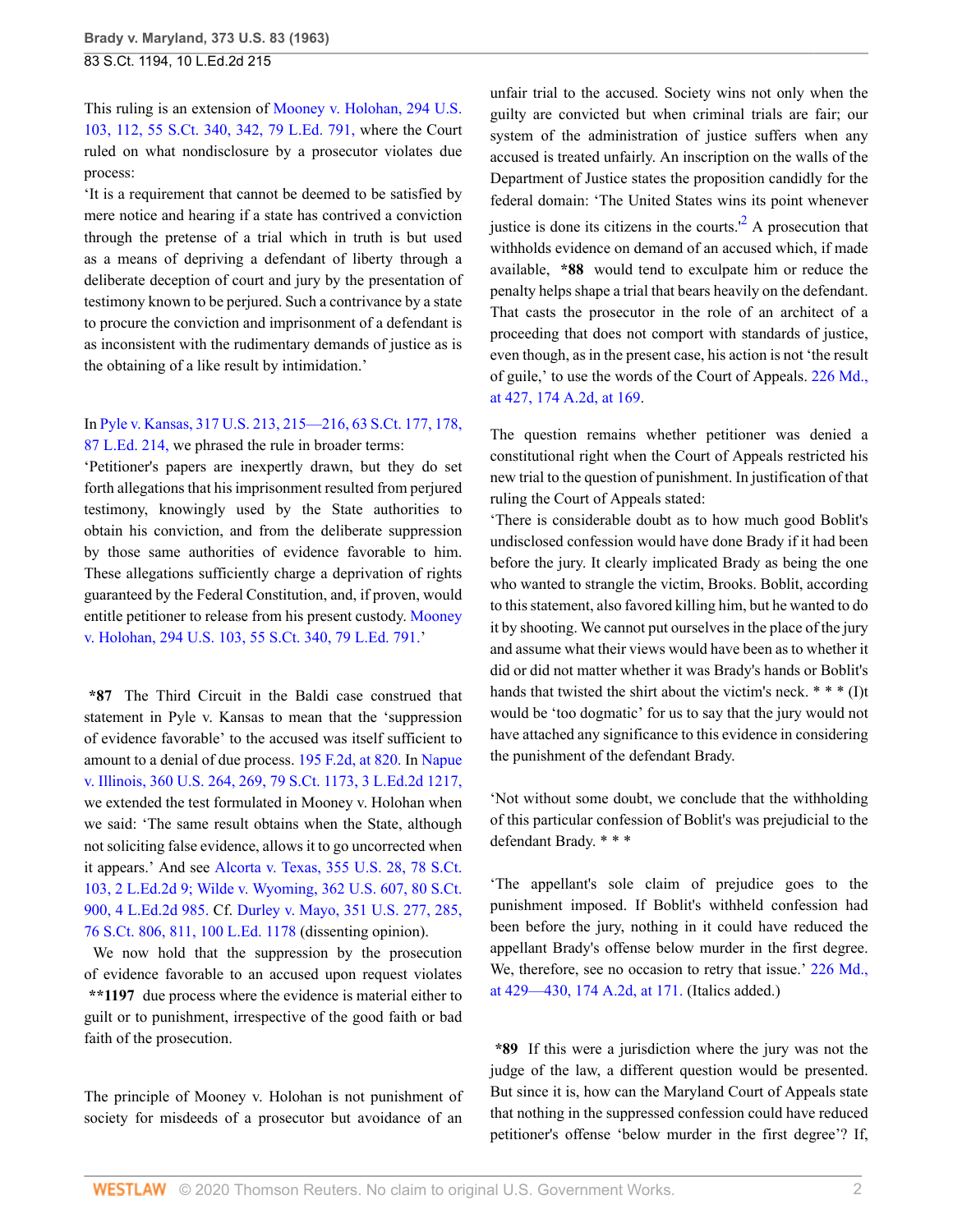83 S.Ct. 1194, 10 L.Ed.2d 215

as a matter of Maryland law, juries in criminal cases could determine the admissibility of such evidence on the issue of innocence or guilt, the question would seem to be foreclosed. But Maryland's constitutional provision making the jury in criminal **\*\*1198** cases 'the Judges of Law' does not mean precisely what it seems to say. $3$  The present status of that provision was reviewed recently in [Giles v. State, 229 Md.](http://www.westlaw.com/Link/Document/FullText?findType=Y&serNum=1962108211&pubNum=162&originatingDoc=I236bf5969c1e11d9bdd1cfdd544ca3a4&refType=RP&originationContext=document&vr=3.0&rs=cblt1.0&transitionType=DocumentItem&contextData=(sc.Default)) [370, 183 A.2d 359,](http://www.westlaw.com/Link/Document/FullText?findType=Y&serNum=1962108211&pubNum=162&originatingDoc=I236bf5969c1e11d9bdd1cfdd544ca3a4&refType=RP&originationContext=document&vr=3.0&rs=cblt1.0&transitionType=DocumentItem&contextData=(sc.Default)) appeal dismissed, [372 U.S. 767, 83 S.Ct.](http://www.westlaw.com/Link/Document/FullText?findType=Y&serNum=1963203192&pubNum=708&originatingDoc=I236bf5969c1e11d9bdd1cfdd544ca3a4&refType=RP&originationContext=document&vr=3.0&rs=cblt1.0&transitionType=DocumentItem&contextData=(sc.Default)) [1102,](http://www.westlaw.com/Link/Document/FullText?findType=Y&serNum=1963203192&pubNum=708&originatingDoc=I236bf5969c1e11d9bdd1cfdd544ca3a4&refType=RP&originationContext=document&vr=3.0&rs=cblt1.0&transitionType=DocumentItem&contextData=(sc.Default)) where the several exceptions, added by statute or carved out by judicial construction, are reviewed. One of those exceptions, material here, is that 'Trial courts have always passed and still pass upon the admissibility of evidence the jury may consider on the issue of the innocence or guilt of the accused.' [229 Md., at 383, 183 A.2d, at p. 365.](http://www.westlaw.com/Link/Document/FullText?findType=Y&serNum=1962108211&pubNum=162&originatingDoc=I236bf5969c1e11d9bdd1cfdd544ca3a4&refType=RP&fi=co_pp_sp_162_365&originationContext=document&vr=3.0&rs=cblt1.0&transitionType=DocumentItem&contextData=(sc.Default)#co_pp_sp_162_365) The cases cited make up a long line going back nearly a century. [Wheeler v.](http://www.westlaw.com/Link/Document/FullText?findType=Y&serNum=1875008216&pubNum=536&originatingDoc=I236bf5969c1e11d9bdd1cfdd544ca3a4&refType=RP&fi=co_pp_sp_536_570&originationContext=document&vr=3.0&rs=cblt1.0&transitionType=DocumentItem&contextData=(sc.Default)#co_pp_sp_536_570) [State, 42 Md. 563, 570,](http://www.westlaw.com/Link/Document/FullText?findType=Y&serNum=1875008216&pubNum=536&originatingDoc=I236bf5969c1e11d9bdd1cfdd544ca3a4&refType=RP&fi=co_pp_sp_536_570&originationContext=document&vr=3.0&rs=cblt1.0&transitionType=DocumentItem&contextData=(sc.Default)#co_pp_sp_536_570) stated that instructions to the jury were advisory only, 'except in regard to questions as to what shall be considered as evidence.' And the court 'having such right, it follows of course, that it also has the right to prevent counsel from arguing against such an instruction.' [Bell v. State, 57](http://www.westlaw.com/Link/Document/FullText?findType=Y&serNum=1881016433&pubNum=536&originatingDoc=I236bf5969c1e11d9bdd1cfdd544ca3a4&refType=RP&fi=co_pp_sp_536_120&originationContext=document&vr=3.0&rs=cblt1.0&transitionType=DocumentItem&contextData=(sc.Default)#co_pp_sp_536_120) [Md. 108, 120.](http://www.westlaw.com/Link/Document/FullText?findType=Y&serNum=1881016433&pubNum=536&originatingDoc=I236bf5969c1e11d9bdd1cfdd544ca3a4&refType=RP&fi=co_pp_sp_536_120&originationContext=document&vr=3.0&rs=cblt1.0&transitionType=DocumentItem&contextData=(sc.Default)#co_pp_sp_536_120) And see [Beard v. State, 71 Md. 275, 280, 17](http://www.westlaw.com/Link/Document/FullText?findType=Y&serNum=1889087939&pubNum=161&originatingDoc=I236bf5969c1e11d9bdd1cfdd544ca3a4&refType=RP&fi=co_pp_sp_161_1045&originationContext=document&vr=3.0&rs=cblt1.0&transitionType=DocumentItem&contextData=(sc.Default)#co_pp_sp_161_1045) [A. 1044, 1045,](http://www.westlaw.com/Link/Document/FullText?findType=Y&serNum=1889087939&pubNum=161&originatingDoc=I236bf5969c1e11d9bdd1cfdd544ca3a4&refType=RP&fi=co_pp_sp_161_1045&originationContext=document&vr=3.0&rs=cblt1.0&transitionType=DocumentItem&contextData=(sc.Default)#co_pp_sp_161_1045) [4 L.R.A. 675;](http://www.westlaw.com/Link/Document/FullText?findType=Y&serNum=1889087939&pubNum=473&originatingDoc=I236bf5969c1e11d9bdd1cfdd544ca3a4&refType=RP&originationContext=document&vr=3.0&rs=cblt1.0&transitionType=DocumentItem&contextData=(sc.Default)) [Dick v. State, 107 Md. 11, 21,](http://www.westlaw.com/Link/Document/FullText?findType=Y&serNum=1907016799&pubNum=161&originatingDoc=I236bf5969c1e11d9bdd1cfdd544ca3a4&refType=RP&fi=co_pp_sp_161_290&originationContext=document&vr=3.0&rs=cblt1.0&transitionType=DocumentItem&contextData=(sc.Default)#co_pp_sp_161_290) [68 A. 286, 290.](http://www.westlaw.com/Link/Document/FullText?findType=Y&serNum=1907016799&pubNum=161&originatingDoc=I236bf5969c1e11d9bdd1cfdd544ca3a4&refType=RP&fi=co_pp_sp_161_290&originationContext=document&vr=3.0&rs=cblt1.0&transitionType=DocumentItem&contextData=(sc.Default)#co_pp_sp_161_290) Cf. [Vogel v. State, 163 Md. 267, 162 A. 705.](http://www.westlaw.com/Link/Document/FullText?findType=Y&serNum=1932116205&pubNum=161&originatingDoc=I236bf5969c1e11d9bdd1cfdd544ca3a4&refType=RP&originationContext=document&vr=3.0&rs=cblt1.0&transitionType=DocumentItem&contextData=(sc.Default))

<span id="page-2-1"></span>**\*90** We usually walk on treacherous ground when we explore state law,<sup>[4](#page-4-2)</sup> for state courts, state agencies, and state legislatures are its final expositors under our federal regime. But, as we read the Maryland decisions, it is the court, not the jury, that passes on the 'admissibility of evidence' pertinent to 'the issue of the innocence or guilt of the accused.' Giles v. State, supra. In the present case a unanimous Court of Appeals has said that nothing in the suppressed confession 'could have reduced the appellant Brady's offense below murder in the first degree.' We read that statement as a ruling on the admissibility of the confession on the issue of innocence or guilt. A sporting theory of justice might assume that if the suppressed confession had been used at the first trial, the judge's ruling that it was not admissible on the issue of innocence or guilt might have been flouted by the jury just as might have been done if the court had first admitted a confession and then stricken it from the record.<sup>[5](#page-4-3)</sup> But we cannot raise that trial strategy to the dignity of a constitutional right and say that the deprival of this defendant of that sporting chance through the use of a **\*91** bifurcated trial (cf. [Williams v. New York, 337 U.S. 241, 69 S.Ct. 1079, 93 L.Ed.](http://www.westlaw.com/Link/Document/FullText?findType=Y&serNum=1949119549&pubNum=708&originatingDoc=I236bf5969c1e11d9bdd1cfdd544ca3a4&refType=RP&originationContext=document&vr=3.0&rs=cblt1.0&transitionType=DocumentItem&contextData=(sc.Default)) [1337\)](http://www.westlaw.com/Link/Document/FullText?findType=Y&serNum=1949119549&pubNum=708&originatingDoc=I236bf5969c1e11d9bdd1cfdd544ca3a4&refType=RP&originationContext=document&vr=3.0&rs=cblt1.0&transitionType=DocumentItem&contextData=(sc.Default)) denies him due process or violates the Equal Protection Clause of the Fourteenth Amendment.

#### Affirmed.

Separate opinion of Mr. Justice WHITE.

<span id="page-2-3"></span><span id="page-2-0"></span>1. The Maryland Court of Appeals declared, 'The suppression or withholding by the State of material evidence exculpatory to an accused is a violation **\*\*1199** of due process' without citing the United States Constitution or the Maryland Constitution which also has a due process clause.<sup>[\\*](#page-4-4)</sup> We therefore cannot be sure which Constitution was invoked by the court below and thus whether the State, the only party aggrieved by this portion of the judgment, could even bring the issue here if it desired to do so. See [New York](http://www.westlaw.com/Link/Document/FullText?findType=Y&serNum=1939202207&pubNum=708&originatingDoc=I236bf5969c1e11d9bdd1cfdd544ca3a4&refType=RP&originationContext=document&vr=3.0&rs=cblt1.0&transitionType=DocumentItem&contextData=(sc.Default)) [City v. Central Savings Bank, 306 U.S. 661, 59 S.Ct. 790,](http://www.westlaw.com/Link/Document/FullText?findType=Y&serNum=1939202207&pubNum=708&originatingDoc=I236bf5969c1e11d9bdd1cfdd544ca3a4&refType=RP&originationContext=document&vr=3.0&rs=cblt1.0&transitionType=DocumentItem&contextData=(sc.Default)) [83 L.Ed. 1058;](http://www.westlaw.com/Link/Document/FullText?findType=Y&serNum=1939202207&pubNum=708&originatingDoc=I236bf5969c1e11d9bdd1cfdd544ca3a4&refType=RP&originationContext=document&vr=3.0&rs=cblt1.0&transitionType=DocumentItem&contextData=(sc.Default)) [Minnesota v. National Tea Co., 309 U.S.](http://www.westlaw.com/Link/Document/FullText?findType=Y&serNum=1940123991&pubNum=708&originatingDoc=I236bf5969c1e11d9bdd1cfdd544ca3a4&refType=RP&originationContext=document&vr=3.0&rs=cblt1.0&transitionType=DocumentItem&contextData=(sc.Default)) [551, 60 S.Ct. 676, 84 L.Ed. 920.](http://www.westlaw.com/Link/Document/FullText?findType=Y&serNum=1940123991&pubNum=708&originatingDoc=I236bf5969c1e11d9bdd1cfdd544ca3a4&refType=RP&originationContext=document&vr=3.0&rs=cblt1.0&transitionType=DocumentItem&contextData=(sc.Default)) But in any event, there is no cross-petiton by the State, nor has it challenged the correctness of the ruling below that a new trial on punishment was called for by the requirements of due process. In my view, therefore, the Court should not reach the due process question which it decides. It certainly is not the case, as it may be suggested, that without it we would have only a state law question, for assuming the court below was correct in finding a violation of petitioner's rights in the suppression of evidence, the federal question he wants decided here still remains, namely, whether denying him a new trial on guilt as well as punishment deprives him of equal protection. There is thus a federal question to deal with in this Court, cf. [Bell v.](http://www.westlaw.com/Link/Document/FullText?findType=Y&serNum=1946112790&pubNum=708&originatingDoc=I236bf5969c1e11d9bdd1cfdd544ca3a4&refType=RP&originationContext=document&vr=3.0&rs=cblt1.0&transitionType=DocumentItem&contextData=(sc.Default)) [Hood, 327 U.S. 678, 66 S.Ct. 773, 90 L.Ed. 939,](http://www.westlaw.com/Link/Document/FullText?findType=Y&serNum=1946112790&pubNum=708&originatingDoc=I236bf5969c1e11d9bdd1cfdd544ca3a4&refType=RP&originationContext=document&vr=3.0&rs=cblt1.0&transitionType=DocumentItem&contextData=(sc.Default)) **\*92** wholly aside from the due process question involving the suppression of evidence. The majority opinion makes this unmistakably clear. Before dealing with the due process issue it says, 'The question presented is whether petitioner was denied a federal right when the Court of Appeals restricted the new trial to the question of punishment.' After discussing at some length and disposing of the suppression matter in federal constitutional terms it says the question still to be decided is the same as it was before: 'The question remains whether petitioner was denied a constitutional right when the Court of Appeals restricted his new trial to the question of punishment.'

<span id="page-2-2"></span>The result, of course, is that the due process discussion by the Court is wholly advisory.

2. In any event the Court's due process advice goes substantially beyond the holding below. I would employ more confining language and would not cast in constitutional form a broad rule of criminal discovery. Instead, I would leave this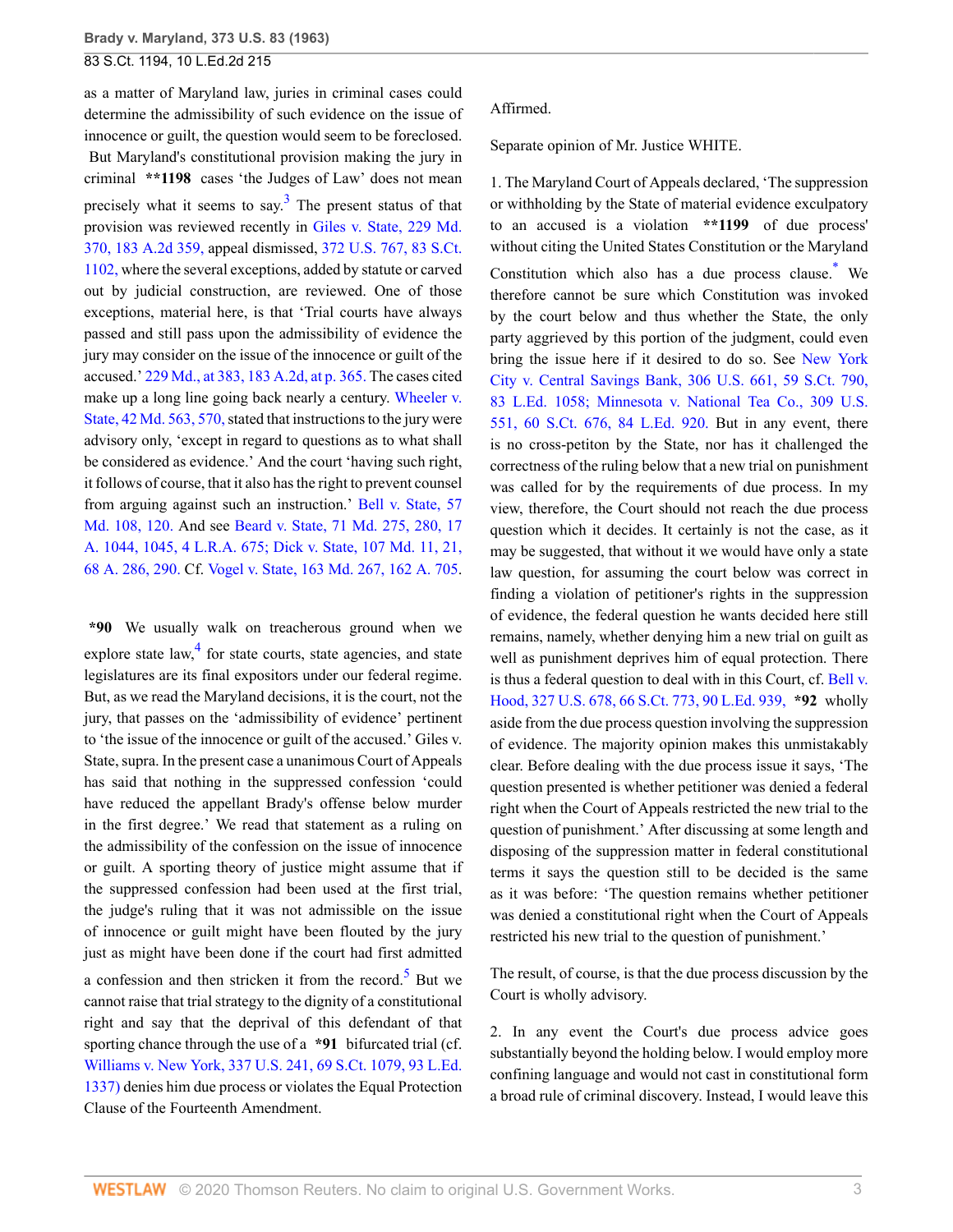task, at least for new, to the rule-making or legislative process after full consideration by legislators, bench, and bar.

3. I concur in the Court's disposition of petitioner's equal protection argument.

Mr. Justice HARLAN, whom Mr. Justice BLACK joins, dissenting.

I think this case presents only a single federal question: did the order of the Maryland Court of Appeals granting a new trial, limited to the issue of punishment, violate petitioner's Fourteenth Amendment right to equal protection?<sup>[1](#page-4-5)</sup> In my opinion an affirmative answer would **\*93** be required if the Boblit statement would have been admissible on the issue of guilt at petitioner's original trial. This indeed seems to be the clear implication of this Court's opinion.

The Court, however, holds that the Fourteenth Amendment was not infringed because it considers the Court of Appeals' opinion, and the other Maryland cases dealing with Maryland's constitutional provision making juries in criminal cases 'the Judges of Law, as **\*\*1200** well as of fact,' as establishing that the Boblit statement would not have been admissible at the original trial on the issue of petitioner's guilt.

But I cannot read the Court of Appeals' opinion with any such assurance. That opinion can as easily, and perhaps more easily, be read as indicating that the new trial limitation followed from the Court of Appeals' concept of its power, under s 645G of the Maryland Post Conviction Procedure Act, Md.Code, Art. 27 (1960 Cum.Supp.) and Rule 870 of the Maryland Rules of Procedure, to fashion appropriate relief meeting the peculiar circumstances of this case, $2$  rather than from the view that the Boblit statement would have been relevant at the original trial only on the issue of punishment. [226 Md., at 430, 174 A.2d, at 171.](http://www.westlaw.com/Link/Document/FullText?findType=Y&serNum=1961107733&pubNum=162&originatingDoc=I236bf5969c1e11d9bdd1cfdd544ca3a4&refType=RP&fi=co_pp_sp_162_171&originationContext=document&vr=3.0&rs=cblt1.0&transitionType=DocumentItem&contextData=(sc.Default)#co_pp_sp_162_171) This interpretation is

indeed fortified by the Court of Appeals' earlier general discussion as to the admissibility of third-party confessions, which falls short of saying anything that is dispositive **\*94** of the crucial issue here. [226 Md., at 427—429, 174 A.2d, at](http://www.westlaw.com/Link/Document/FullText?findType=Y&serNum=1961107733&pubNum=162&originatingDoc=I236bf5969c1e11d9bdd1cfdd544ca3a4&refType=RP&fi=co_pp_sp_162_170&originationContext=document&vr=3.0&rs=cblt1.0&transitionType=DocumentItem&contextData=(sc.Default)#co_pp_sp_162_170) [170.](http://www.westlaw.com/Link/Document/FullText?findType=Y&serNum=1961107733&pubNum=162&originatingDoc=I236bf5969c1e11d9bdd1cfdd544ca3a4&refType=RP&fi=co_pp_sp_162_170&originationContext=document&vr=3.0&rs=cblt1.0&transitionType=DocumentItem&contextData=(sc.Default)#co_pp_sp_162_170)[3](#page-4-7)

<span id="page-3-3"></span>Nor do I find anything in any of the other Maryland cases cited by the Court (ante, p. 1197) which bears on the admissibility vel non of the Boblit statement on the issue of guilt. None of these cases suggests anything more relevant here than that a jury may not 'overrule' the trial court on questions relating to the admissibility of evidence. Indeed they are by no means clear as to what happens if the jury in fact undertakes to do so. In this very case, for example, the trial court charged that 'in the final analysis the jury are the judges of both the law and the facts, and the verdict in this case is entirely the jury's responsibility.' (Emphasis added.)

<span id="page-3-1"></span>Moreover, uncertainty on this score is compounded by the State's acknowledgment at the oral argument here that the withheld Boblit statement would have been admissible at the trial on the issue of guilt. $4$ 

<span id="page-3-4"></span>In this state of uncertainty as to the proper answer to the critical underlying issue of state law, and in view of the fact that the Court of Appeals did not in terms **\*95** address itself to the equal protection question, I do not see how we can properly resolve this case at this juncture. I think the appropriate course is to vacate the judgment of the State Court of Appeals and remand the case to that court for further consideration in light of the governing constitutional principle stated at the outset of this opinion. Cf. [Minnesota v. National](http://www.westlaw.com/Link/Document/FullText?findType=Y&serNum=1940123991&pubNum=708&originatingDoc=I236bf5969c1e11d9bdd1cfdd544ca3a4&refType=RP&originationContext=document&vr=3.0&rs=cblt1.0&transitionType=DocumentItem&contextData=(sc.Default)) [Tea Co., 309 U.S. 551, 60 S.Ct. 676, 84 L.Ed. 920.](http://www.westlaw.com/Link/Document/FullText?findType=Y&serNum=1940123991&pubNum=708&originatingDoc=I236bf5969c1e11d9bdd1cfdd544ca3a4&refType=RP&originationContext=document&vr=3.0&rs=cblt1.0&transitionType=DocumentItem&contextData=(sc.Default))

## <span id="page-3-2"></span>**All Citations**

373 U.S. 83, 83 S.Ct. 1194, 10 L.Ed.2d 215

# Footnotes

<span id="page-3-0"></span>[1](#page-0-0) Neither party suggests that the decision below is not a 'final judgment' within the meaning of [28 U.S.C. s 1257\(3\),](http://www.westlaw.com/Link/Document/FullText?findType=L&pubNum=1000546&cite=28USCAS1257&originatingDoc=I236bf5969c1e11d9bdd1cfdd544ca3a4&refType=LQ&originationContext=document&vr=3.0&rs=cblt1.0&transitionType=DocumentItem&contextData=(sc.Default)) and no attack on the reviewability of the lower court's judgment could be successfully maintained. For the general rule that 'Final judgment in a criminal case means sentence. The sentence is the judgment' [\(Berman v. United States, 302 U.S.](http://www.westlaw.com/Link/Document/FullText?findType=Y&serNum=1937121467&pubNum=708&originatingDoc=I236bf5969c1e11d9bdd1cfdd544ca3a4&refType=RP&fi=co_pp_sp_708_166&originationContext=document&vr=3.0&rs=cblt1.0&transitionType=DocumentItem&contextData=(sc.Default)#co_pp_sp_708_166) [211, 212, 58 S.Ct. 164, 166, 82 L.Ed. 204\)](http://www.westlaw.com/Link/Document/FullText?findType=Y&serNum=1937121467&pubNum=708&originatingDoc=I236bf5969c1e11d9bdd1cfdd544ca3a4&refType=RP&fi=co_pp_sp_708_166&originationContext=document&vr=3.0&rs=cblt1.0&transitionType=DocumentItem&contextData=(sc.Default)#co_pp_sp_708_166) cannot be applied here. If in fact the Fourteenth Amendment entitles petitioner to a new trial on the issue of guilt as well as punishment the ruling below has seriously prejudiced him. It is the right to a trial on the issue of guilt 'that presents a serious and unsettled question' [\(Cohen v. Beneficial Industrial Loan Corp.,](http://www.westlaw.com/Link/Document/FullText?findType=Y&serNum=1949116439&pubNum=708&originatingDoc=I236bf5969c1e11d9bdd1cfdd544ca3a4&refType=RP&fi=co_pp_sp_708_1226&originationContext=document&vr=3.0&rs=cblt1.0&transitionType=DocumentItem&contextData=(sc.Default)#co_pp_sp_708_1226) [337 U.S. 541, 547, 69 S.Ct. 1221, 1226, 93 L.Ed. 1528\)](http://www.westlaw.com/Link/Document/FullText?findType=Y&serNum=1949116439&pubNum=708&originatingDoc=I236bf5969c1e11d9bdd1cfdd544ca3a4&refType=RP&fi=co_pp_sp_708_1226&originationContext=document&vr=3.0&rs=cblt1.0&transitionType=DocumentItem&contextData=(sc.Default)#co_pp_sp_708_1226) that 'is fundamental to the further conduct of the case' ([United](http://www.westlaw.com/Link/Document/FullText?findType=Y&serNum=1945116658&pubNum=708&originatingDoc=I236bf5969c1e11d9bdd1cfdd544ca3a4&refType=RP&fi=co_pp_sp_708_359&originationContext=document&vr=3.0&rs=cblt1.0&transitionType=DocumentItem&contextData=(sc.Default)#co_pp_sp_708_359) [States v. General Motors Corp., 323 U.S. 373, 377, 65 S.Ct. 357, 359, 89 L.Ed. 311\).](http://www.westlaw.com/Link/Document/FullText?findType=Y&serNum=1945116658&pubNum=708&originatingDoc=I236bf5969c1e11d9bdd1cfdd544ca3a4&refType=RP&fi=co_pp_sp_708_359&originationContext=document&vr=3.0&rs=cblt1.0&transitionType=DocumentItem&contextData=(sc.Default)#co_pp_sp_708_359) This question is 'independent of, and unaffected by' [\(Radio Station WOW v. Johnson, 326 U.S. 120, 126, 65 S.Ct. 1475, 1479, 89 L.Ed. 2092\)](http://www.westlaw.com/Link/Document/FullText?findType=Y&serNum=1945117433&pubNum=708&originatingDoc=I236bf5969c1e11d9bdd1cfdd544ca3a4&refType=RP&fi=co_pp_sp_708_1479&originationContext=document&vr=3.0&rs=cblt1.0&transitionType=DocumentItem&contextData=(sc.Default)#co_pp_sp_708_1479) what may transpire in a trial at which petitioner can receive only a life imprisonment or death sentence. It cannot be mooted by such